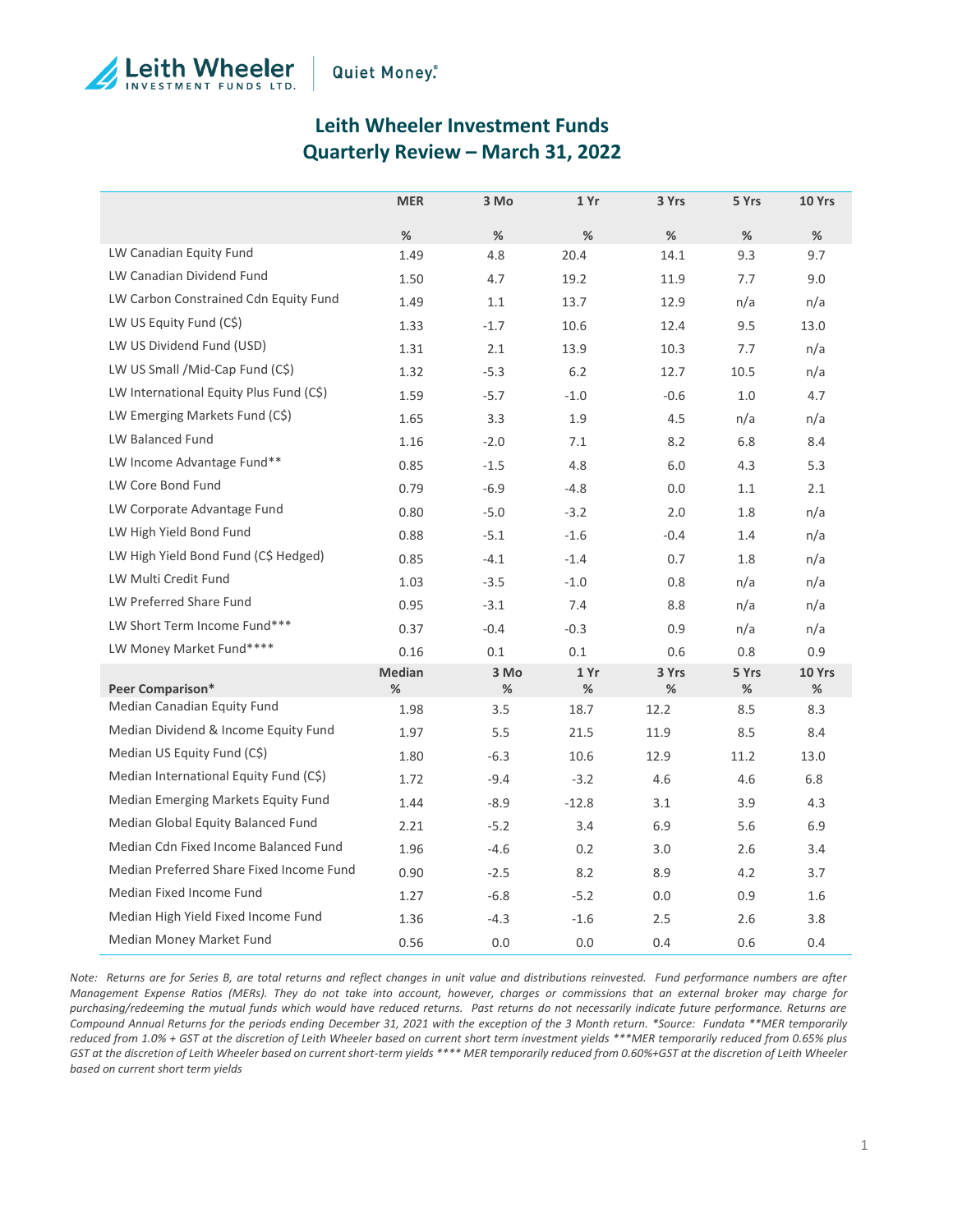

Before we address the investment implications of the current environment, we want to acknowledge on a personal note the tragic war in Ukraine, and our sincere hope that the conflict can be resolved soon. The first quarter of 2022 was volatile as markets grappled with the potential implications of the Russia-Ukraine conflict, and with higher inflation than we have witnessed in decades.

Stock markets around the world have understandably been more volatile since Russia's troops crossed the Ukraine border on February 24, although the net impact from a performance perspective in the first quarter was more muted than may have been expected. The S&P/TSX actually increased 3.8% during the quarter (with its relatively large Energy component) while the S&P 500 and MSCI EAFE Index declined 4.6% and 3.7%, respectively, in local currency. Although markets have held up reasonably well overall, certain sectors have been weak. Companies that have been hit the hardest were generally quite expensive coming into 2022, with high flying "stay at home" technology stocks being the best example. Our Equity Funds have generally performed well to start the year as we have very little exposure to the areas that have come under the most pressure.

Bond yields moved quickly higher during the quarter reflecting higher inflation and an expected path of interest rate hikes from Central Banks. Interest rate hikes began during the quarter, with the Bank of Canada raising their overnight rates by 0.25%. Furthermore, in response to the acceleration in inflation, the Bank has indicated a willingness to raise the policy rate at a faster pace in future meetings, likely including some 0.50% increments, which has pushed shortterm bond yields sharply higher.

Bond markets are already pricing in a fair amount of rate hikes at this point. We are now priced for 8 hikes over the next 6 meetings in the US, and another hike in 2023 with Canada reflecting a similar path. For rates to continue to rise significantly from here, one would have to believe that inflation will remain at these current elevated levels over the longer term, and that the rate hikes will fail to contain inflation. The market is currently priced for a scenario where these elevated levels of inflation will moderate, and the developed world will revert to inflation levels higher than we experienced over the last several decades, but in the 2%-3% range. We acknowledge the longer-term path of inflation is uncertain and we continue to closely monitor economic releases for indications of price pressure. While supply chain disruptions and commodity prices will likely subside as the recovery continues and backlogs are filled, some components of inflation, particularly rising wages, can be stickier in nature. On the other hand, the swift pace of rate hikes will start to hit consumers which could sap the demand side of inflation. Negative real rates have charged up capital investment across industries which bodes well for productivity and technological improvements and may also help to moderate inflation over time.

As the crisis in Ukraine occurred, we immediately assessed any meaningful additional risks in our Funds and whether changes were required. While we were comfortable with our names and overall positioning, we trimmed our energy names as commodity and stock prices spiked.

We never waver from our core discipline. We invest in companies with a defensible competitive advantage, capable management, serviceable debt levels, a high potential to grow cash flows over time, and an attractive price. Our Funds are more attractively valued than the broad market. The businesses we own and lend to are well positioned as a group to handle higher inflation should it continue. We believe they will be able to successfully navigate through a more difficult economic period, as proved in the past.

#### **Canadian Equity Fund**

The first quarter was volatile for equity markets as investors grappled with higher inflation, interest rate hikes, and geopolitical concerns. While many developed market indices fell during the quarter, the Canadian equity market delivered positive returns due to its exposure to resource-based sectors.

The S&P/TSX Composite Index (TSX) was up 3.8%, driven by strong double-digit returns in the Energy (+28.7%) and Materials (+20.1%) sectors. The war in Ukraine and its follow-on impacts to energy markets led to surging oil and natural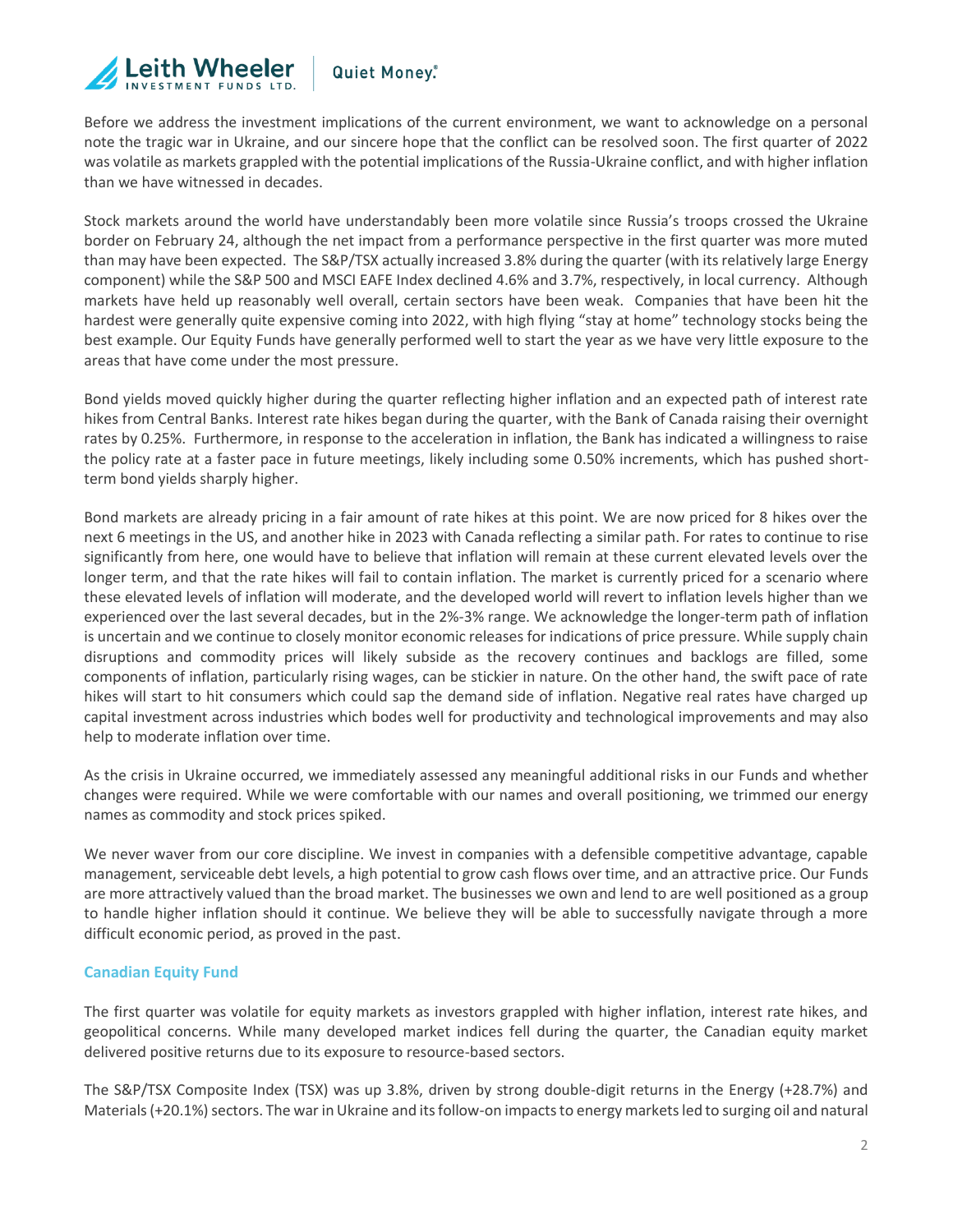

gas prices, while the uncertainty also sent gold prices higher. Information Technology was the worst performing sector, declining 35.5% as rising interest rates hit tech stocks with higher valuations. Notably, Shopify fell 51.5% in the quarter as the company forecasted slower revenue growth for 2022, and increased capital spending over the next few years to revise their fulfillment strategy.

The Canadian Equity Fund returned 4.8% after fees and expenses in the first quarter. Not owning Shopify helped the Canadian Equity Fund outperform relative to the TSX. Relative performance was also helped by stock selection in Energy and Industrials. This was partially offset by an underweight in the top performing Energy and Materials sectors.

Overall, the Canadian market continues to look attractive, trading at a forward price-to-earnings ratio of about 14 times. Valuations have been supported by solid earnings growth as companies continued to recover from the effects of the pandemic.

Predicting what will happen to markets in the short term is a difficult task – so we remain focused on our process of investing in quality businesses, with competitive advantages and capable management teams that allow them to navigate through different environments.

#### **Canadian Dividend Fund**

The Canadian Dividend Fund returned 4.7% after fees and expenses in the first quarter. The Fund underperformed the TSX Dividend Index which was up 8.1%, due to an underweight in Energy and Materials sectors. Both sectors saw strong double-digit returns due to the war in Ukraine and the follow-on impacts to energy markets, surging oil, natural gas, and gold prices. Relative performance was helped by stock selection in Communication Services, Industrials and Energy.

#### **Carbon Constrained Canadian Equity Fund**

The Carbon Constrained Canadian Equity Fund CCCE) follows the same investment process as our core Canadian Equity Fund, where environmental, social and governance issues are addressed in our bottom-up stock analysis. The CCCE Fund adds an additional layer of analysis where companies with more than 30% of their revenues tied to fossil fuelrelated activities are screened out of the portfolio. More specifically, investments are excluded if they derive more than 30% of their revenues from:

- The extraction and sale of fossil fuels, or from royalties earned from third parties performing such activities
- Services (including transportation and refining) provided to companies involved in the extraction or sales of fossil fuels
- The sale of power produced by the consumption of fossil fuels

The TSX FFF was up 1.1%, driven by strong double-digit returns in the Materials (+22.1%) and Energy (+20.7%) sectors. The CCCE Fund returned 1.1% after fees and expenses in the first quarter. Not owning Shopify helped the CCCE Fund outperform relative to the TSX FFF in the first quarter. Relative performance was also helped by stock selection in Communication Services. This was partially offset by an underweight in the top performing Energy and Materials sectors. The TSX FFF holds pipeline companies which benefited from the rise in energy prices. The CCCE Fund excludes pipeline companies based on their involvement in fossil fuel-related activities.

#### **US Equity Fund**

The S&P 500 Index had a weaker start to 2022. The market was weighed down by concerns over rising interest rates and inflation which impacted valuations for technology stocks. Inflation concerns were further exacerbated by the invasion of Ukraine by Russian troops which led to a rally in oil as Russian oil began to see purchasing sanctions. Energy (+37.5%) was the best performing sector but almost all sectors generated negative returns in the quarter.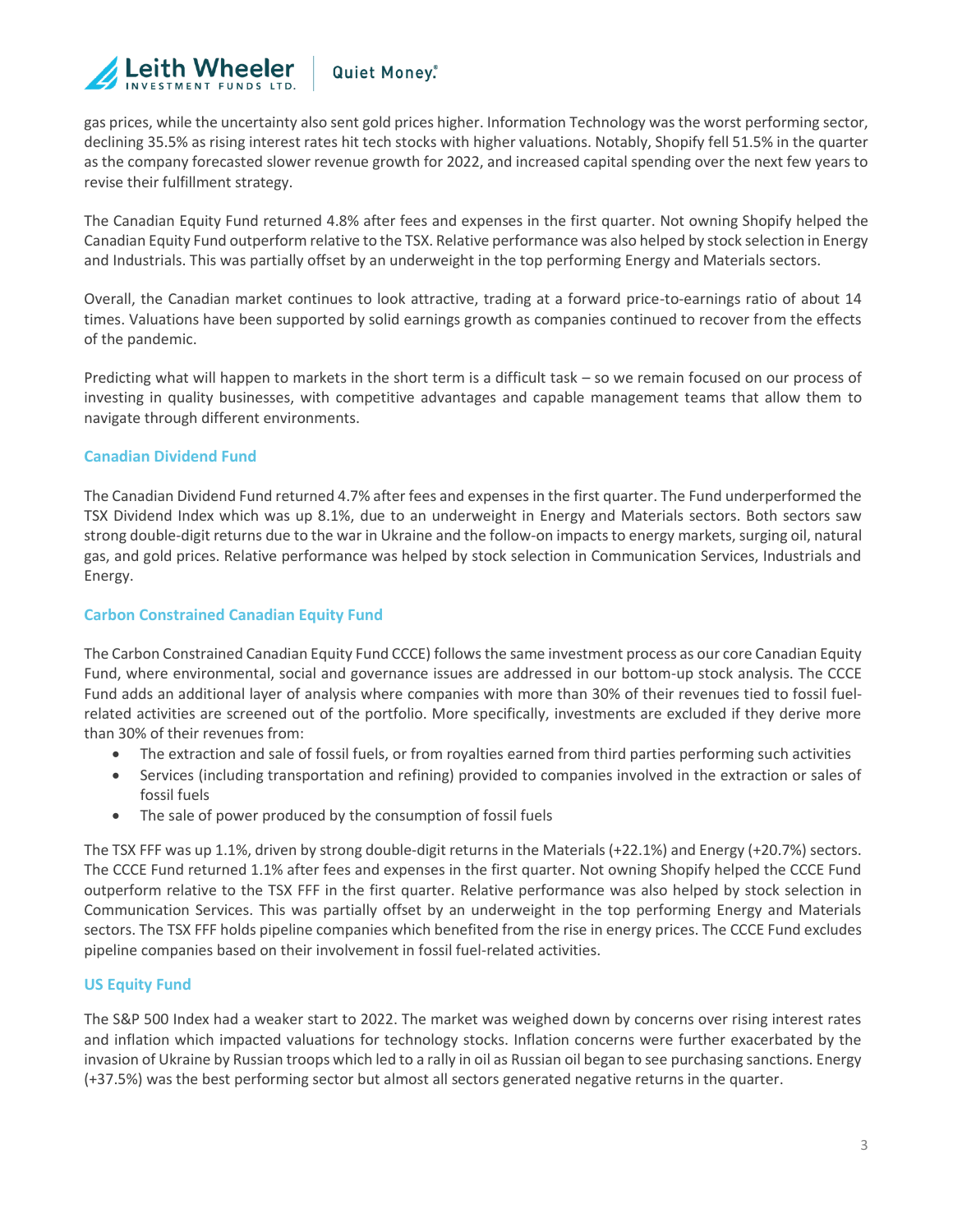

The US Equity Fund returned -1.7% after fees and expenses in the first quarter. The Fund generated a negative return but fared very well relative to the S&P 500 Index which was down -5.6%. The Fund was overweight the outperforming Energy sector and underweight a poor performing Information Technology sector (-10.1%). Companies that have been hit the hardest were the more expensive and high flying "stay at home" technology stocks, which we do not own. Security selection within Consumer Discretionary, led by SeaWorld Entertainment (+13.5%), and Communication Services, led by T-Mobile US (+9.4%), also contributed to outperformance.

We noted last quarter that we believe value stocks are poised to perform very well relative to growth stocks moving forward. While it is hard to accurately predict how high and quickly interest rates may move from this point, a period of moderately higher interest rates and inflation should lead to continued outperformance of your Fund over the technology-heavy S&P 500. Our companies typically have strong brand power, product differentiation and new technologies, allowing many of them to pass along higher input costs which should protect margins and revenues.

#### **US Dividend Fund (USD)**

The US Dividend Fund returned 2.1% after fees and expenses in US dollar terms, outperforming the S&P500 Index which returned -4.6% in the same time period. The Fund was overweight the outperforming Energy sector and underweight a poor performing Information Technology sector (-8.4%). Companies that have been hit the hardest were the more expensive and high flying "stay at home" technology stocks. Security selection within Health Care, led by Merck and Co (+8.0%), Financials, led by Allstate (+18.5%) and Industrials, led by Deere & Company (+21.5%) also contributed to outperformance.

#### **US Small/Mid Cap Equity Fund**

The Russell 2500 Index was down 6.8%, led by the weaknesses in the Consumer Discretionary (-16.1%), Health Care (- 15.8%) and Information Technology (-10.6%) sectors. Energy (+38.8%), Materials (+5.6%), and Utilities (+1.3%) were the only sectors posting positive returns. The US small/mid-cap equity Fund outperformed the Index over the quarter returning -5.3%, performance was driven by broad based stock selection. This was partially offset by having no exposure to the Energy sector, this quarter's best performing sector.

#### **International Equity Plus Fund**

International equity markets ended lower for the quarter (MSCI EAFE -6.9%), despite staging a meaningful recovery from the lows experienced at the beginning of March. The International Equity Plus Fund outperformed the index, declining 5.7% after fees and expenses during the quarter as the backdrop of inflation and rising interest rates has generally been favorable to our approach. Fund performance was helped by some of the holdings in the Health Care and Energy sectors. The largest detractors from performance were in the Financials and Consumer Discretionary sectors.

The country weightings of the International Equity Plus Fund as of March 31, 2022 were:

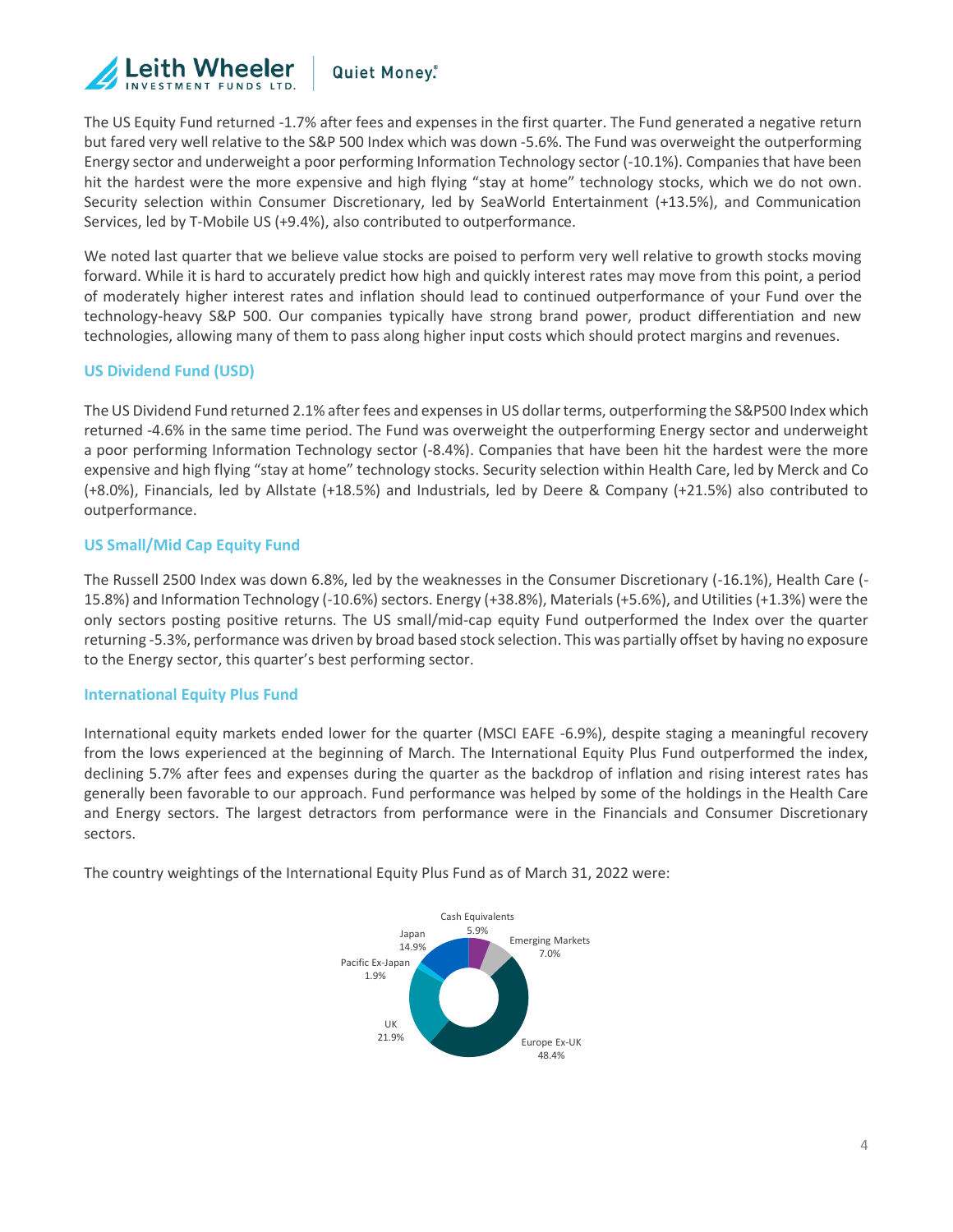

### **Emerging Markets Equity Fund**

Emerging markets had a challenging first quarter and was down nearly 8%, impacted by the macro and geopolitical concerns ranging from the Russia-Ukraine conflict to stricter Chinese government-imposed CVOID lockdowns.

The Emerging Markets Fund outperformed the market significantly and gained 3.3% during the first quarter after fees and expenses. Relative outperformance was helped by effective stock selection in 9 of the 11 sectors, with Energy sector being the strongest contributor. The portfolio is attractively valued and well positioned to continue to do well. An environment of higher inflation, rising rates and reasonable economic growth should favor value portfolios.

#### **Balanced Fund**

The Balanced Fund declined by 2.3% after fees and expenses in the first quarter of 2022. The asset mix for the Fund as of March 31, 2022 was:



#### **Income Advantage Fund**

The Income Advantage Fund declined 1.5% after fees and expenses during the first quarter. The asset mix for the Fund as of March 31,2022 was:



#### **Core Bond Fund**

Fixed income portfolio returns were negative during the first quarter of 2022. Rising government bond yields, combined with the start of a tightening cycle from the Bank of Canada, pushed yields on the Canadian bond market approximately 1.25% higher on average. The move higher in government bond yields during the quarter has been one of the fastest in the past 30 years, reflecting both sustained higher inflation, a deterioration in the inflation outlook due to geopolitical risks, as well as central bank policy being relatively behind the curve compared to the inflation and economic backdrop.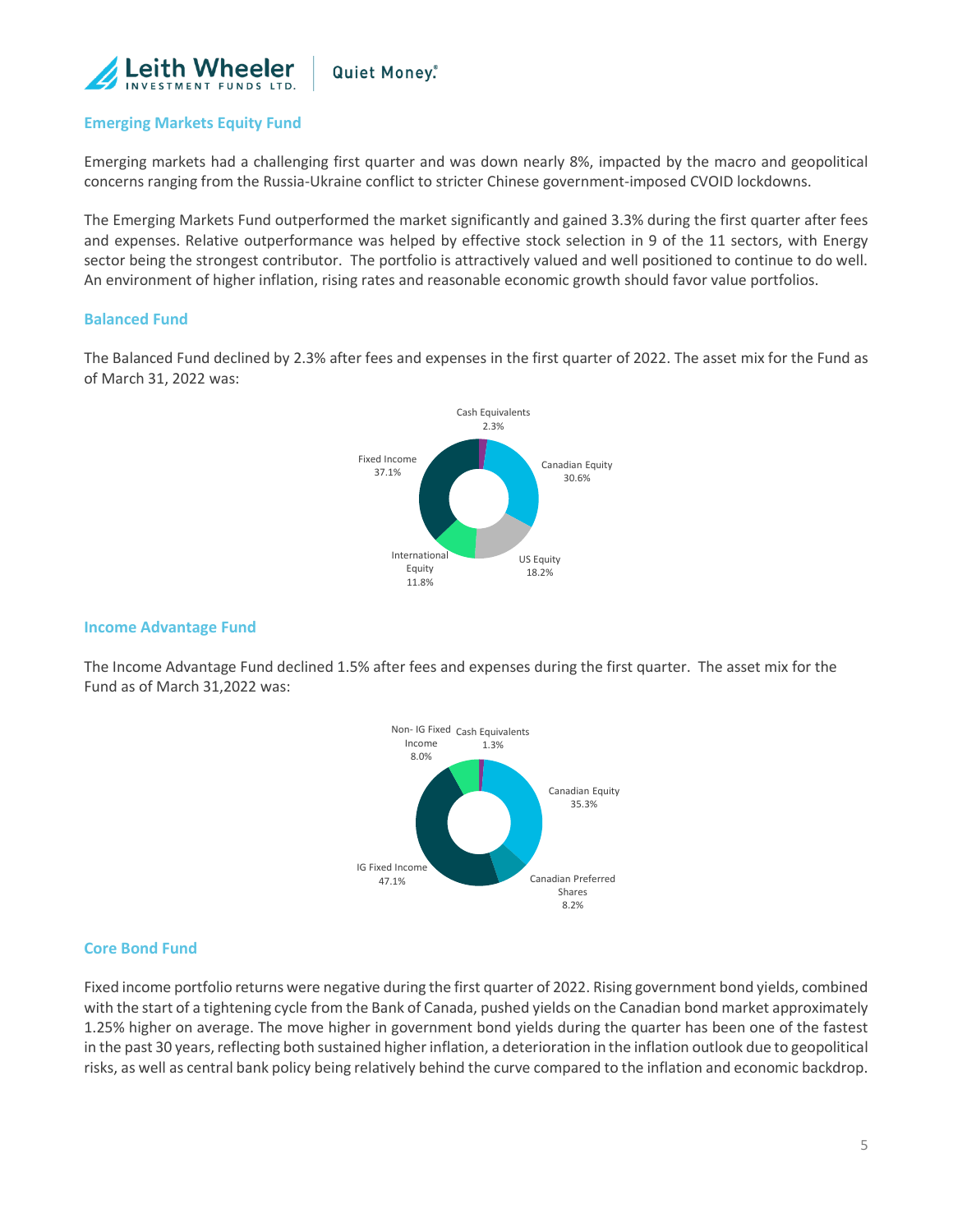

The Core Bond Fund declined 6.9% after fees and expenses during the first quarter, which slightly outperformed the FTSE Canada Universe Bond Index during the quarter.

During the quarter, headline inflation in Canada rose to 5.7%, the highest level seen since 1991. However, it has been the rise in core inflation measures during the quarter that has been particularly pronounced, with the Bank of Canada's CPI core common measure rising from 2.1% to 2.6%. This suggests that the underlying inflationary pressures are widespread and accelerating. Central banks started tightening the policy rate during the quarter, with both the Bank of Canada and the US Federal Reserve raising their overnight rates by 0.25%. Both have indicated a willingness to raise the policy rate at a faster pace in future meetings, likely in 0.50% increments, which has pushed bond yields sharply higher.

The move in government bond yields is most pronounced in 2-year bond yields which have risen 1.4% during the quarter, while 10-year and 30-year government bond yields rose by a more modest 1.00% and 0.75%, respectively. As a result, the yield curve in Canada is now almost completely flat between 2- and 30-year government bonds.

Inflation pressures remain high with pent-up demand as the economy reopens following the pandemic, combined with lingering supply chain bottlenecks. These pressures have been further exacerbated by geopolitical factors in Eastern Europe that are having a direct impact on key global commodity markets.

While supply chain disruptions and commodity prices will likely subside as the recovery continues and backlogs are filled, some components of inflation, particularly rising wages, can be stickier in nature. The longer-term path of inflation is uncertain at this time as there is insufficient data to get a full picture, and we continue to closely monitor economic releases for indications of price pressure.

The bond market has priced in an aggressive response from the Bank of Canada to inflationary pressures, as seen in the recent rise in short-term bond yields. There are now over eight more rate hikes priced into the market over the remaining six meetings this year, implying at least two rate hikes of 0.50% or more. While this pace of rate hikes is faster than what we have experienced over the past 20 years, it is relatively consistent with rate hiking cycles in the 1990s and earlier. Our view is that these rate hikes are likely to work to contain inflation and prevent it from staying at these current elevated levels in the longer term. While long-term bond yields have also risen, the magnitude of the rise has been lower than short term bond yields, resulting in the yield curve briefly inverting this quarter. We do not view this inversion as a significant recession warning at the present time.

Long term inflation expectations remain subdued, indicating a moderation in the pace of price increases. The swift pace of rate hikes will start to hit consumers which may sap the demand side of inflation. Negative real rates have charged up capital investment spending across industries which bodes well for productivity and technological improvements, helping to moderate inflation over time. Near term shocks are sure to continue in the short to medium term, though.

We have positioned the portfolio modestly defensive to rising interest rates, with a lower portfolio interest rate sensitivity relative to the benchmark. In other areas of the portfolio, our conservative positioning has enabled us to take advantage of widening credit spreads to further improve the yield and risk-adjusted returns of the portfolio.

#### **Corporate Advantage Fund**

The Corporate Advantage Fund declined 5.0% after fees and expenses during the first quarter. Fund performance was helped by the Investment Grade bond holdings and High Yield bond holdings, while Preferred Shares detracted from performance.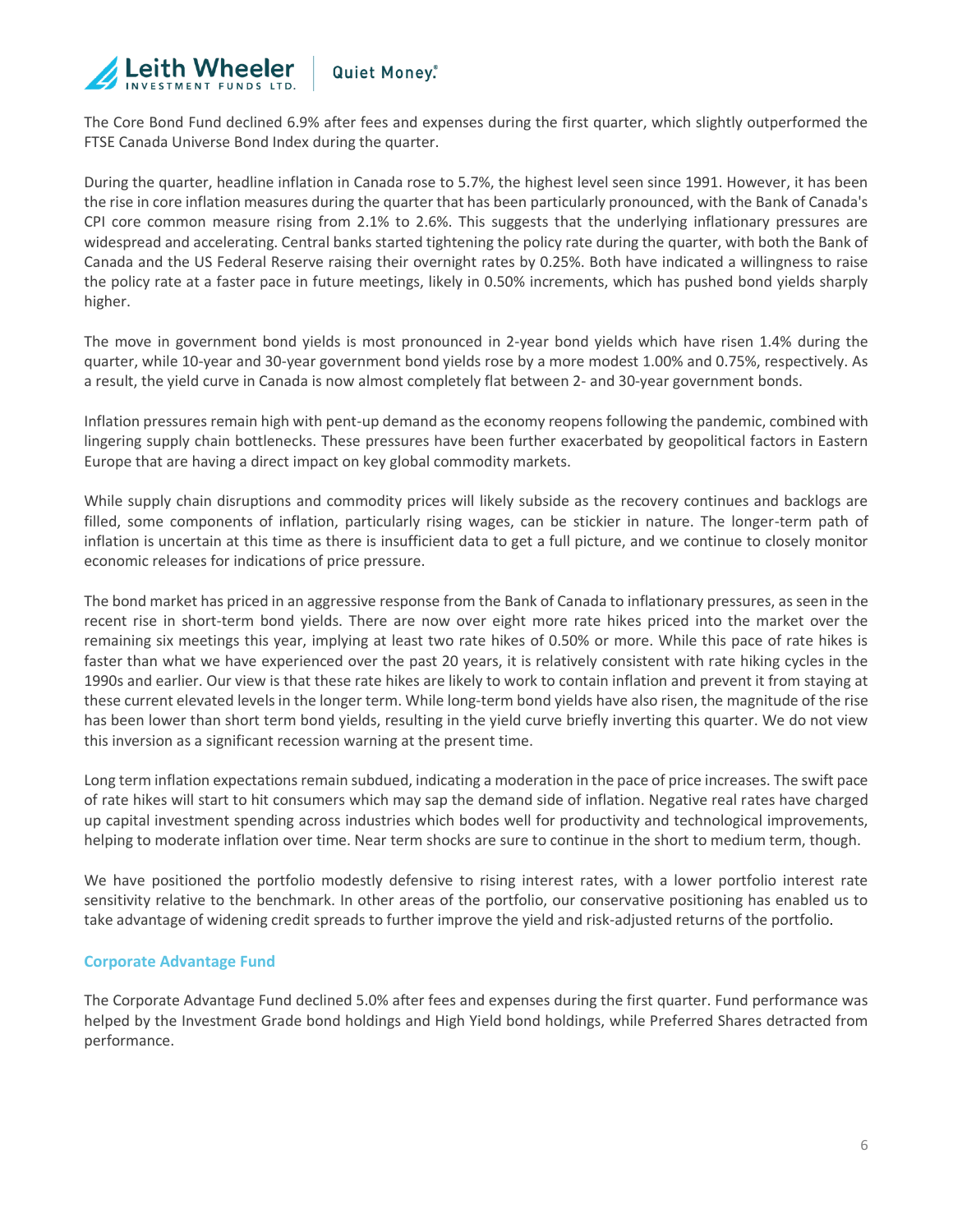

#### The asset mix of the Corporate Advantage Fund as of March 31, 2022 was:



#### **High Yield Bond Fund**

High yield bonds came under pressure during the first quarter due to rising interest rates and global uncertainty regarding the Russia-Ukraine conflict. The CAD hedged series of the High Yield Bond Fund declined 4.1% and the unhedged series declined 5.1% during the quarter, both after fees and expenses.

Credit spreads in the high yield market widened between the start of the year to mid-March. Spreads compressed in late-March and ended the quarter slightly wider from where they started. Spreads remain at levels that are below the long-term average. Expected default rates for both high yield bonds and bank loans are very low as a result of strong credit fundamentals and open access to liquidity through capital markets. Returns in the quarter were helped by higher yielding issues, with holdings in B-rated and CCC-rated bonds outperforming the broader market due to having less interest rate sensitivity than BB-rated issues.

In contrast to 2021, the high yield bond market has limited new issue activity, and the economy has less fiscal and monetary support. The market in turn has repriced these risks and now the asset class looks attractive compared to a few months ago. Economic conditions are strong, especially in the United States where unemployment is very low, wages are rising, and corporate balance sheets are in good shape after recovering from the pandemic. We see no signs of these strong fundamentals deteriorating and believe the attractive yields in the market adequately compensate for the headwinds.

#### **Multi Credit Fund**

The Multi Credit Fund declined 3.5% after fees and expenses during the first quarter. The Fund continues to be positioned with a bias towards owning fixed rate high yield bonds over bank loans, with bank loans representing just under one-quarter of the overall portfolio at the end of the first quarter. The Fund's loan allocation was reduced over the period with declining high yield bond prices offering opportunistic valuation discounts to loans.

#### **Preferred Share Fund**

The Preferred Share Fund declined 3.1% after fees and expenses during the first quarter. Rate reset preferred shares outperformed perpetual preferred shares during the quarter which helped the Fund's relative performance. Five-year Government of Canada bond yields jumped by 1.15% to levels last seen in 2018, ending the quarter at 2.4%, while preferred share spreads widened slightly.